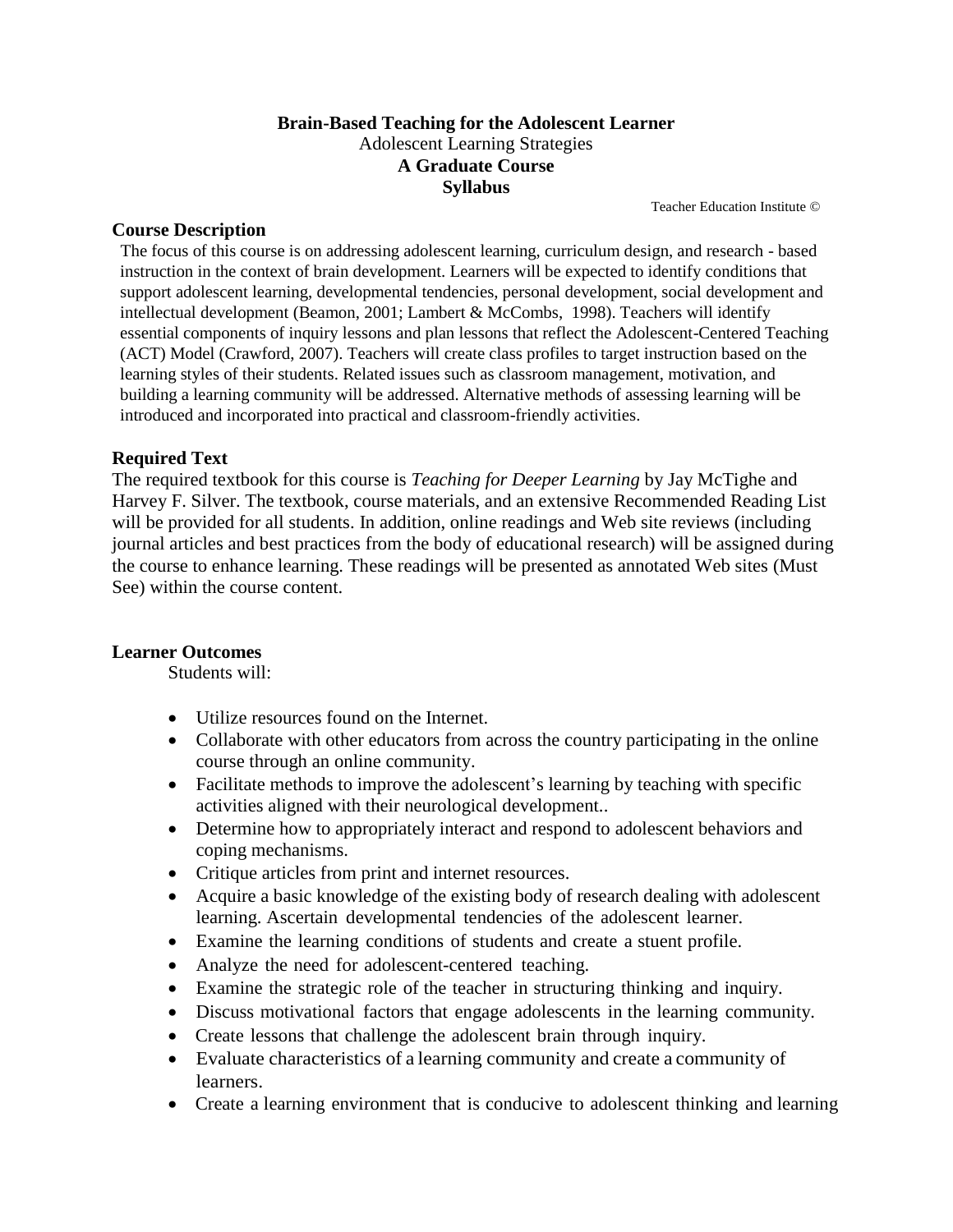while meeting personal, intellectual and social needs of learners.

- Utilize technology appropriately as a tool to enhance student thinking and learning.
- Design integrated lessons to deepen content and promote transfer of knowledge.

#### **Curriculum Design**

The instructor systematically presents a series of major assignments, requiring the reading, understanding, and application of content presented in the text and the required Web references. Each concept acts as a building block to form a basic understanding of adolescent learning, which teachers will integrate into lesson plans, classroom strategies and best practices. This is a sixty hour, three credit graduate level course.

#### **Student Requirements**

- 1. Actively participate in all discussions.
- 2. Assignments must be on time, complete and scholarly.
- 3. Complete all readings and reflection assignments.
- 4. Complete all Web readings.
- 5. Students are required to complete all course work assignments including a culminating course project, on the due dates posted.

#### **Course Evaluation**

| <b>Assignment</b>    | <b>Points</b><br>25 | <b>Grading Scale</b> |  |
|----------------------|---------------------|----------------------|--|
| Participation        |                     | $100 - 93$           |  |
| Assignments          | 55                  | 92-85                |  |
| <b>Final Project</b> | 20                  | 84-77                |  |
| <b>Total Points</b>  | 100                 |                      |  |

#### **Student Academic Integrity**

Participants guarantee that all academic class work is original. Any academic dishonesty or plagiarism (to take ideas, writings, etc. from another and offer them as one's own), is a violation of student academic behavior standards as outlined by our partnering colleges and universities and are subject to disciplinary action.

### **Course Schedule**

#### **Session One: Developmental Tendencies of the Adolescent Learner** Content:

- 1. Attendance, course materials distribution
- 2. Instructor introduction
- 3. Member introductions and individual and group expectations
- 4. Establishing class rules and expectations
- 5. Course sessions, resources and requirements
- 6. Creating a Professional Learning Community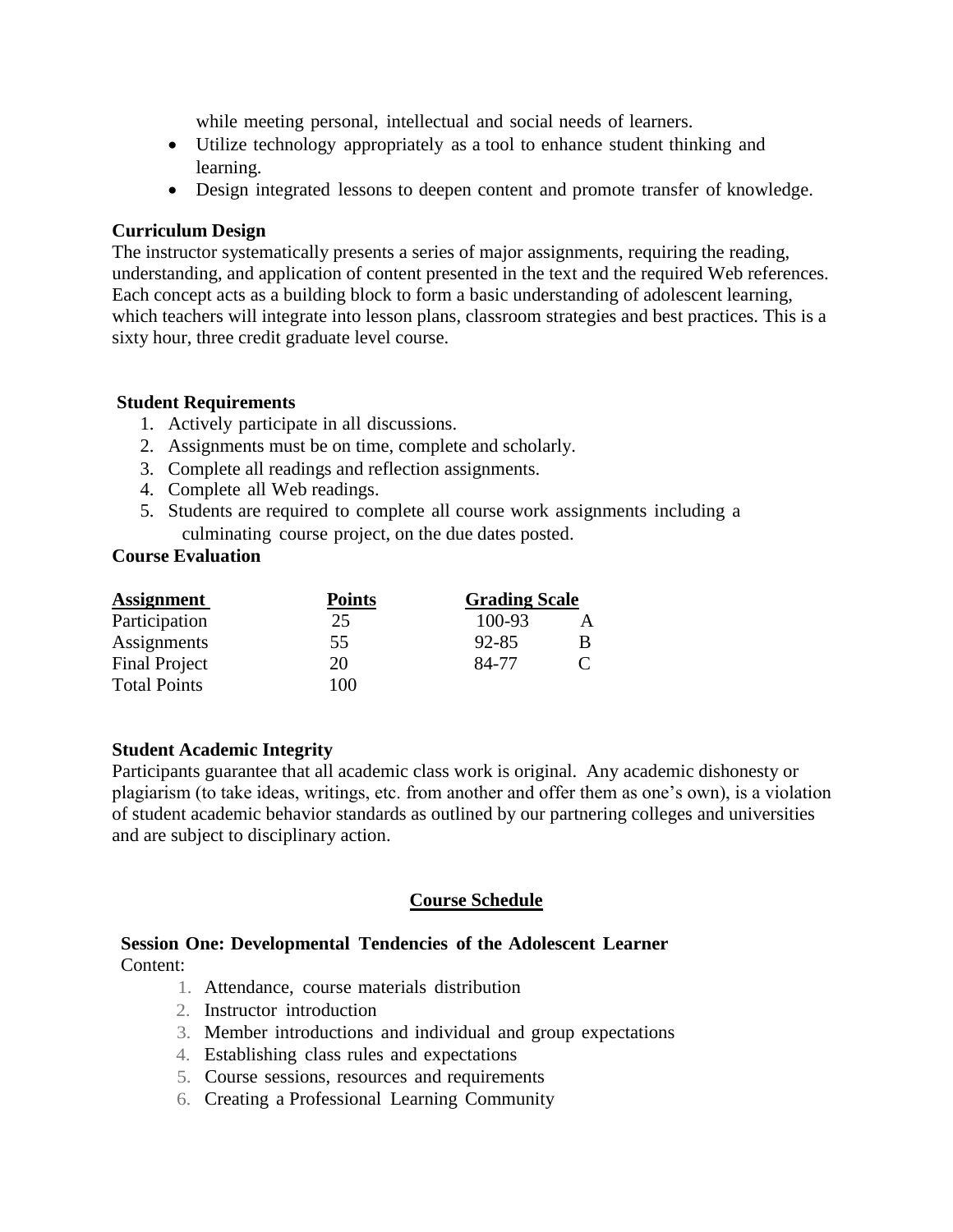- 7. Introduction to Adolescent Learning Strategies
- 8. Assignment

#### **Session Two: Examine Adolescent Learning Conditions and Create Class Profile** Content:

- 1.Self- Assessment Learning Style
- 2.Students learning styles inventory
- 3.Students Learning Community
- 4.Instructional Strategies
- 5.Assignment

# **Session Three: Analyze the need for adolescent-centered teaching**

Content:

- 1. Social Interactions
- 2. Group Dynamics
- 3. Instructional implications
- 4. Assignments

## **Session Four: Examine the strategic role ofthe teacher in structuring thinking and inquiry**

Content:

- 1. From teacher to facilitator
- 2. Questioning Techniques
- 3. Inquiry based instruction
- 4. Checking for understanding
- 5. Assignments

### **Session Five: Motivational factors that engage adolescents in the learning community**

Content:

- 1. Building on student strengths
- 2. Giving students ownership of learning
- 3. Motivation that Works
- 4. Assignments

## **Session Six: Challenge the adolescent brain through inquiry**

Content:

- 1. Rigorous and Relevant
- 2. Problem-solving, and critical thinking skills
- 3. Real World Connections
- 4. Ownership
- 5. Assignments

#### **Session Seven: Creating a Learning Community** Content: